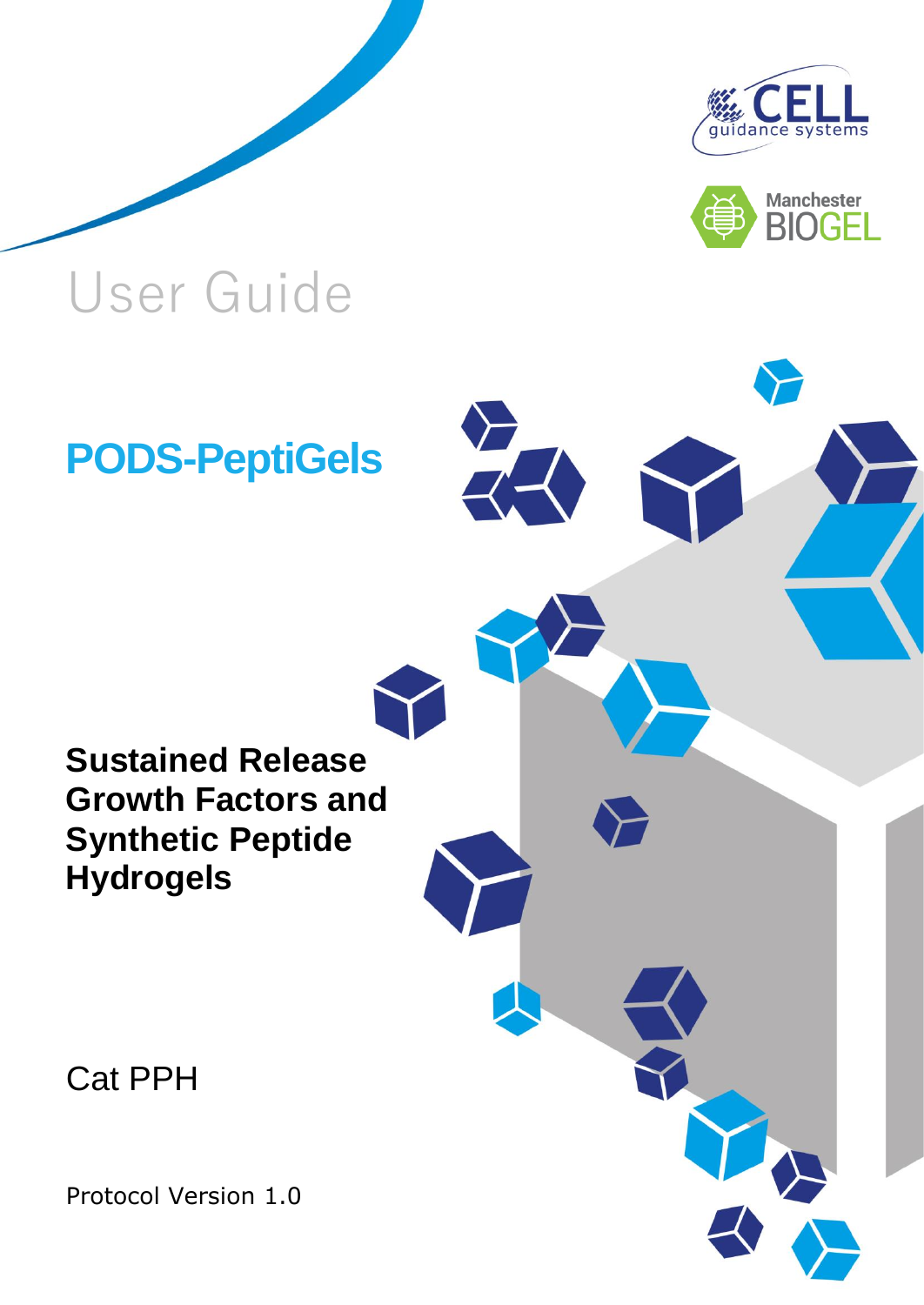## **Contents**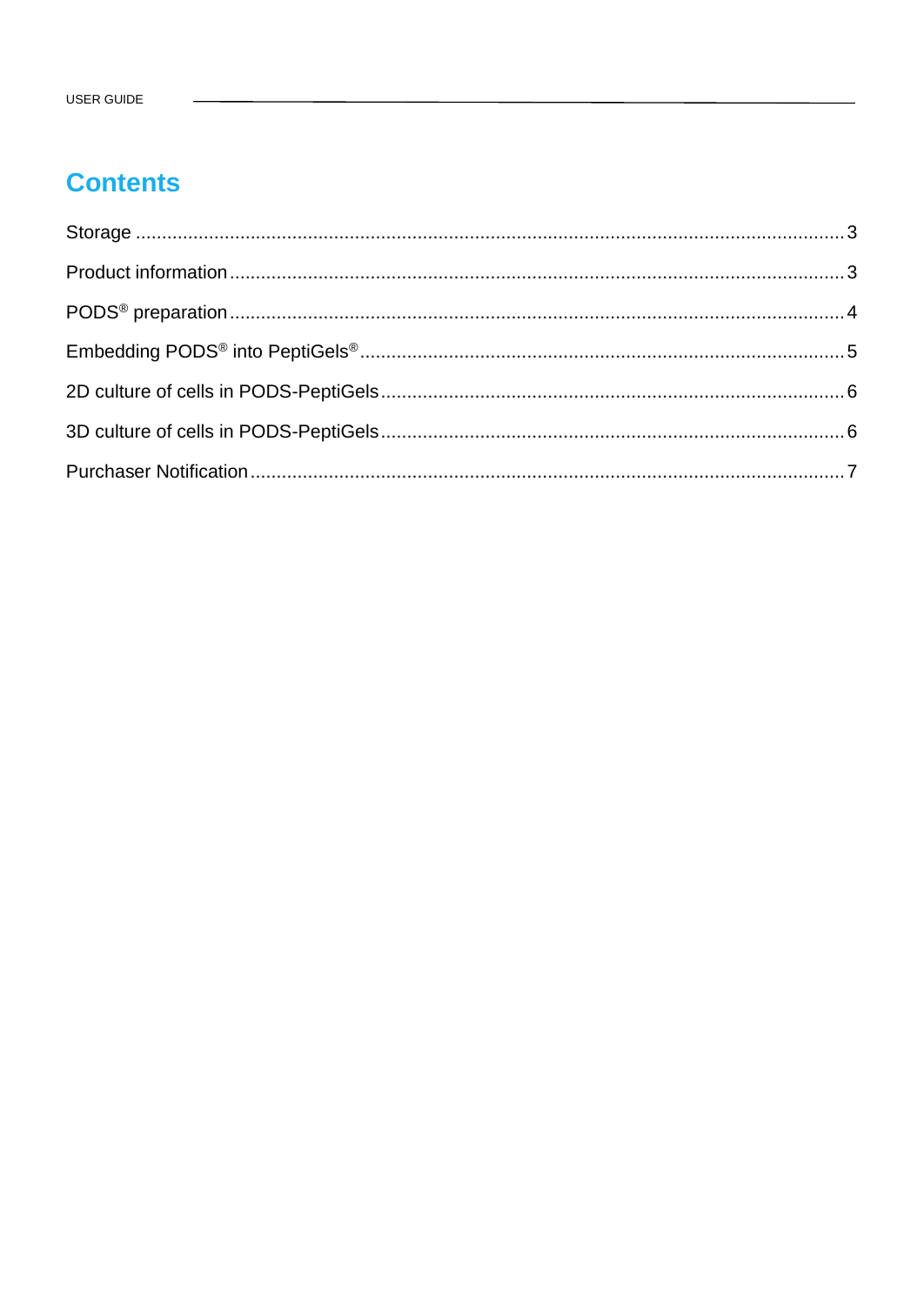# **PODS-PeptiGels**

## <span id="page-2-0"></span>**Storage**

#### **Upon receipt, store at 4°C.**

PODS® crystals and PeptiGels® are stable for at least a year at when stored at 4°C.

#### Reconstitution

PODS<sup>®</sup> crystals may be reconstituted at 200x10<sup>6</sup> crystals/ml in water. Alternatively, 20% glucose has a buoyant density closer to PODS® crystals and can be useful for aliquoting. PODS® crystals are highly stable when stored in aqueous solution (pH range 6-8) at 4°C and have been shown to maintain stability for at least 6 months.

## <span id="page-2-1"></span>**Product information**

#### **Introduction**

Many synthetic hydrogels are not bioactive. Hence, they need to be functionalised with several proteins and growth factors to initiate bioactivity. On the other hand, many proteins, especially growth factors and cytokines, when used as a reagent, degrade quickly, rapidly losing their bioactivity. This fragility hampers research and significantly limits the therapeutic potential of proteins.

#### Introducing PODS®

PODS<sup>®</sup> technology has made the goal of a micro-depot for proteins a reality. PODS<sup>®</sup> is a sustained release system which continuously replenishes proteins from millions of local microscopic stores which can be placed next to (or at a distance from) cells, either randomly or in precise locations. Just like cells, these micro-depots release a steady stream of bioactive protein. This protein can be limited to local surroundings or dispersed more widely, or made to form a gradient.

#### Introducing PeptiGels®

PeptiGels® are fully synthetic gels composed of oligo-peptides that self-assemble into 3D fibrillar hydrogels. Properties such as the mechanical strength and bio-functionality can be finely tuned to the application by choosing the amino acid composition of the peptides. As such, they are inherently biocompatible and provide a suitable environment for cells to survive and thrive. As synthetic gels, they are also:

- Reproducible
- Transparent
- Animal-free
- **Modular**
- Ready to use (no temperature requirement)

They also do not require a crosslinker for gel formation, meaning lower toxicity to cells and to the user. Hence, they have multiple advantages over natural hydrogels for 3D cell culture.

However, providing cells with growth factors and nutritional requirements remains a challenge when using synthetic gels. Combining them with PODS® allows easy embedding and localisation of growth factors within the scaffold, enhancing cell survival, behaviour, and control.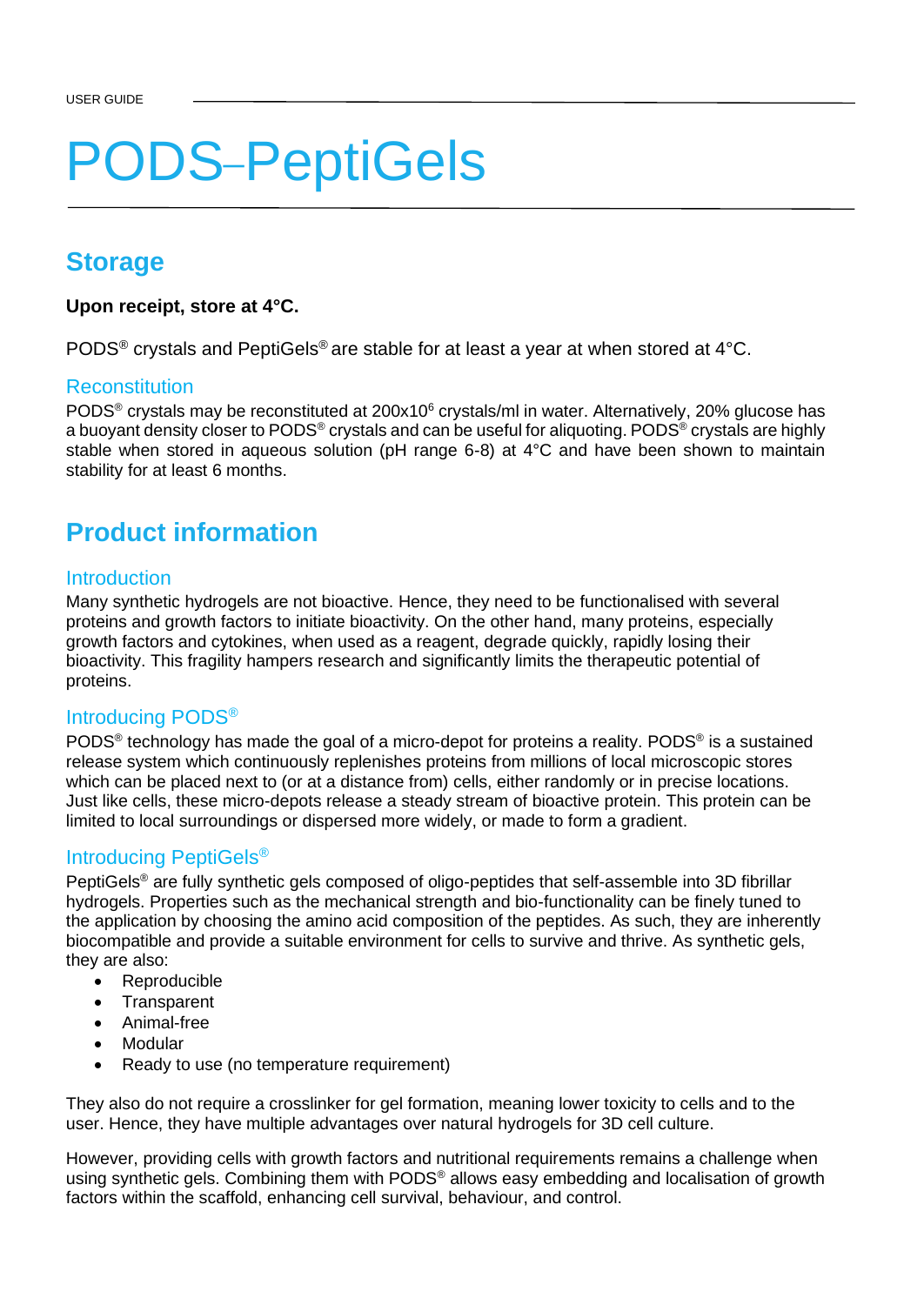POlyhedrin Delivery System (PODS®), based on the polyhedrin protein crystal, provides an effective solution to the inherent instability of proteins. Polyhedrin protein forms regular, cubic crystals containing the protein/growth factor of interest (PODS® ) which provide a slow-release depot formulation for the active protein of interest. When combined with PeptiGels® , tuneable self-assembly peptide hydrogels, they can functionalise the scaffold to slowly release the growth factor, delivering growth factor in close proximity to cells and minimising required handling time.

#### General notes

We highly recommend the use of a positive displacement pipette (such as the Gilson piston pipette) to allow easy pipetting as these are viscous gels.

PeptiGels<sup>®</sup> should be diluted with PeptiSol prior to casting into the well plate. Dilution required may vary depending on the application and cell type. Recommended dilution is ratio 1:4 of PeptiSol to PeptiGel volumes accordingly.

As a guide, this protocol has been written for a total volume of 50 µL PODS-PeptiGel®. Please scale up or down according to culture requirements.

## <span id="page-3-0"></span>**PODS® preparation**

- 1. Remove PODS from the fridge.
- 2. Reconstitute the lyophilised PODS<sup>®</sup> in PBS without calcium and magnesium to make a stock solution of 5 x 10<sup>7</sup> PODS<sup>®</sup>/ml. For a vial of 50 million PODS<sup>®</sup>, add 1 ml PBS to make the stock solution.

**Hint:** The stock solution will contain approximately 50 million PODS in a total volume of 1mL.

3. Vortex for 30 seconds at 2400 rpm to fully resuspend the pellet.

**Hint:** Check to see the PODS are resuspended by the appearance of a milky white solution. PODS<sup>®</sup> settle quickly and therefore ensure PODS<sup>®</sup> are resuspended by vortexing immediately before the next step.

4. Aliquot the required number of PODS<sup>®</sup> from stock solution. The recommended range is 10,000  $-$  1,000,000 PODS<sup>®</sup> per 50 µL of gel. (Store the remaining stock solution at 4 °C. Please do not freeze.)

As a guide, you can start with 100,000 PODS per 50 µL. Please note, further optimisation of PODS® concentration may be required depending on cell type, gel, and experimental aims. Please see table 1 as a guide for PODS® numbers to be used in 50 µL total volume of gel. Please scale up or down according to the total volume required for the experimental design (i.e. given the number of gels required for the experiment). Please note that it is pragmatic to include some excess volume to compensate for material loss during the pipetting process.

- 5. Spin the aliquot in a centrifuge at 3000 x *g* for 5 minutes to pellet PODS®
- 6. Following the spin, gently remove all liquid using a pipette and discard the supernatant. The PODS® will be visible as a small white pellet.

If culturing cells in 2D, embed PODS<sup>®</sup> into gels as below, then seed cells on top. If culturing cells in 3D (embedded within the gel), then proceed directly to that section below.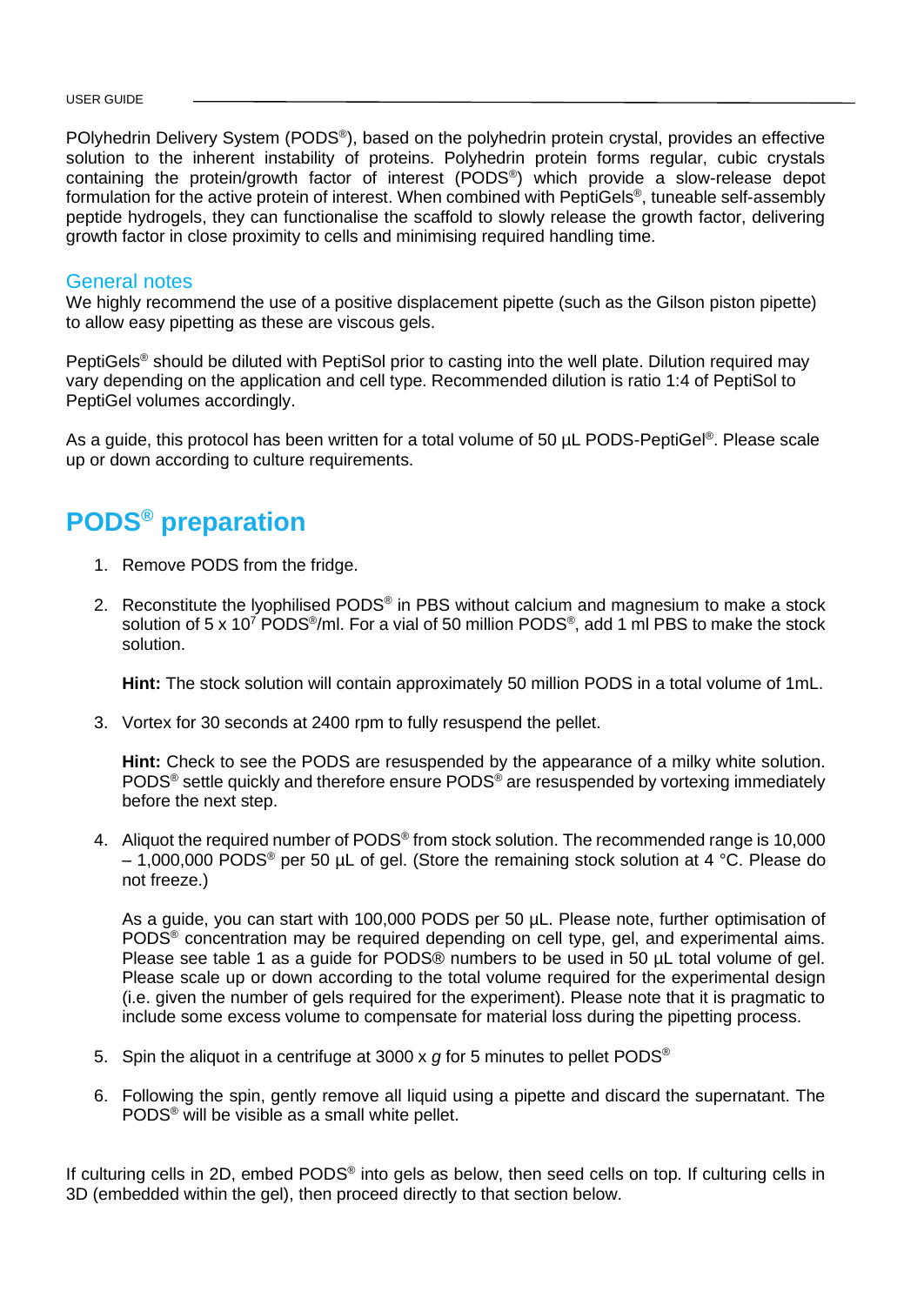|                                                  | For 50 µL gel                                               | For 500 µL gel                                              |
|--------------------------------------------------|-------------------------------------------------------------|-------------------------------------------------------------|
| PODS <sup>®</sup> concentration per<br>50 µL gel | <b>Volume required from</b><br>PODS <sup>®</sup> stock (µL) | <b>Volume required from</b><br>PODS <sup>®</sup> stock (µL) |
| 10,000                                           |                                                             | 10                                                          |
| 100,000                                          | 10                                                          | 100                                                         |
| 1,000,000                                        | 100                                                         | 1000                                                        |

#### Table 1. From a stock solution of 50 million PODS® per mL

## <span id="page-4-0"></span>**Embedding PODS® into PeptiGels®**

1. Resuspend the PODS® pellet in the required amount of media or PeptiSol and vortex (2400 rpm) to mix. As a guide, if making 1 ml of gel, resuspend in 200 µL media (or PeptiSol) i.e.  $1/5<sup>th</sup>$  of the final volume

Hint: For a 96-well plate, use 30-50 µL of gel per well. Make up around 30% excess gel compared to the amount required for all samples. For example, if 1 mL total gel is required for all samples, make up 1.3 mL of gel total to compensate for any fluid loss during the pipetting process.

Hint: PODS<sup>®</sup> settle quickly and therefore ensure PODS<sup>®</sup> are resuspended by vortexing immediately before the next step.

2. Using a positive displacement pipette, add the appropriate volume of PeptiGel® to the PODS<sup>®</sup> in media and pipette up and down to mix thoroughly. As a guide, if preparing 1 ml of gel, add 800 µL of gel to the 200 µL of resuspended PODS® in media.

Hint: Gently vortexing at this stage, at approximately 800 rpm for 2 seconds, will help to distribute the PODS® throughout the gel.

- 3. Dispense 50 µL of PODS-PeptiGel into wells of a 96-well plate using a positive displacement pipette.
- 4. Add 100 µL media to the dispensed gel and incubate at 37 °C and 5% CO2.
- 5. After 30 minutes of incubation, discard the supernatant.
- 6. Replace with 100 µL media to the dispensed gel and incubate at 37 °C and 5% CO2 for another 30 minutes.
- 7. Discard the media and the PODS-PeptiGel will be ready for cell seeding.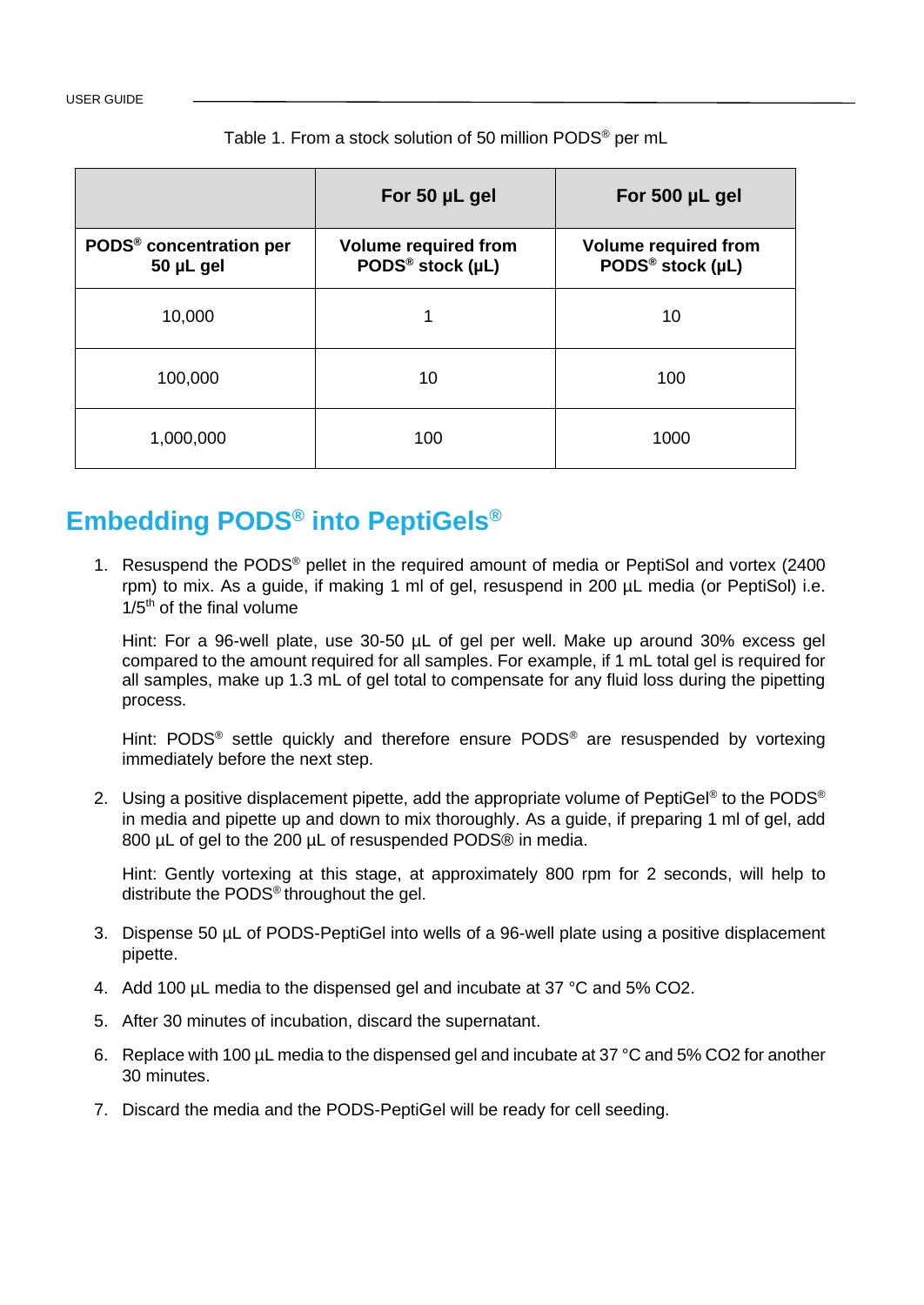## <span id="page-5-0"></span>**2D culture of cells in PODS-PeptiGels**

1. Resuspend your cells at the desired concentration in 100 µL media per PODS-PeptiGel (if using a 96-well plate with 50  $\mu$ L gels: adjust volume as needed for different plate formats).

Hint: For most cell types, a cell concentration of 1 x 10<sup>6</sup> cells/mL is usually recommended.

- 2. Remove the 100 µL of media and add your cell suspension carefully to the PODS-PeptiGel in the 96 well plates.
- 3. Incubate overnight at 37 °C and 5% CO2.
- 4. Next day, change your media according to the cell requirement.

## <span id="page-5-1"></span>**3D culture of cells in PODS-PeptiGels**

1. Prepare a cell pellet containing the desired number of cells for the experiment: centrifuge cells and remove the media. Set the pellet aside whilst performing the next step.

Hint: 10,000 cells per 50 ul PODS-PeptiGel is a good starting point for most cell types.

2. Resuspend the PODS® pellet in the required amount of media or PeptiSol and vortex (2400 rpm) to mix. As a guide, if making 1 ml of gel, resuspend in 200 µL media (or PeptiSol) i.e.  $1/5$ <sup>th</sup> of the final volume

Hint: For a 96-well plate, use 30-50 µL of gel per well. Make up around 30% excess gel compared to the amount required for all samples. For example, if 1 mL total gel is required for all samples, make up 1.3 mL of gel total to compensate for any fluid loss during the pipetting process.

Hint: PODS<sup>®</sup> settle quickly and therefore ensure PODS<sup>®</sup> are resuspended by vortexing immediately before the next step.

- 3. Transfer the PODS<sup>®</sup> suspension to the tube containing the cell pellet and use it to resuspend the cells by pipetting up and down. As a guide, transfer 200 ul of PODS suspension for 1 ml of PODS-PeptiGel.
- 4. Using a positive displacement pipette, add the appropriate volume of PeptiGel® to the PODS<sup>®</sup> and cells in media and pipette up and down to mix thoroughly. As a guide, if preparing 1 ml of gel, add 800  $\mu$ L of gel to the 200  $\mu$ L of resuspended PODS<sup>®</sup> and cells in media.

Hint: Gently vortexing at this stage, at 800 rpm for 2 seconds will help to distribute the PODS<sup>®</sup> throughout the gel.

- 5. Dispense 50 µL of PODS-PeptiGel containing cells into wells of a 96-well plate using a positive displacement pipette.
- 6. Add 100 µL media to each gel and place into the incubator at 37 °C and 5% CO2.
- 7. After 30 minutes of incubation, replace with 100 ul fresh media and put back into an incubator for another 30 minutes.
- 8. Incubate overnight at 37 °C and 5% CO2.
- 9. Next day, change the media according to cell requirements.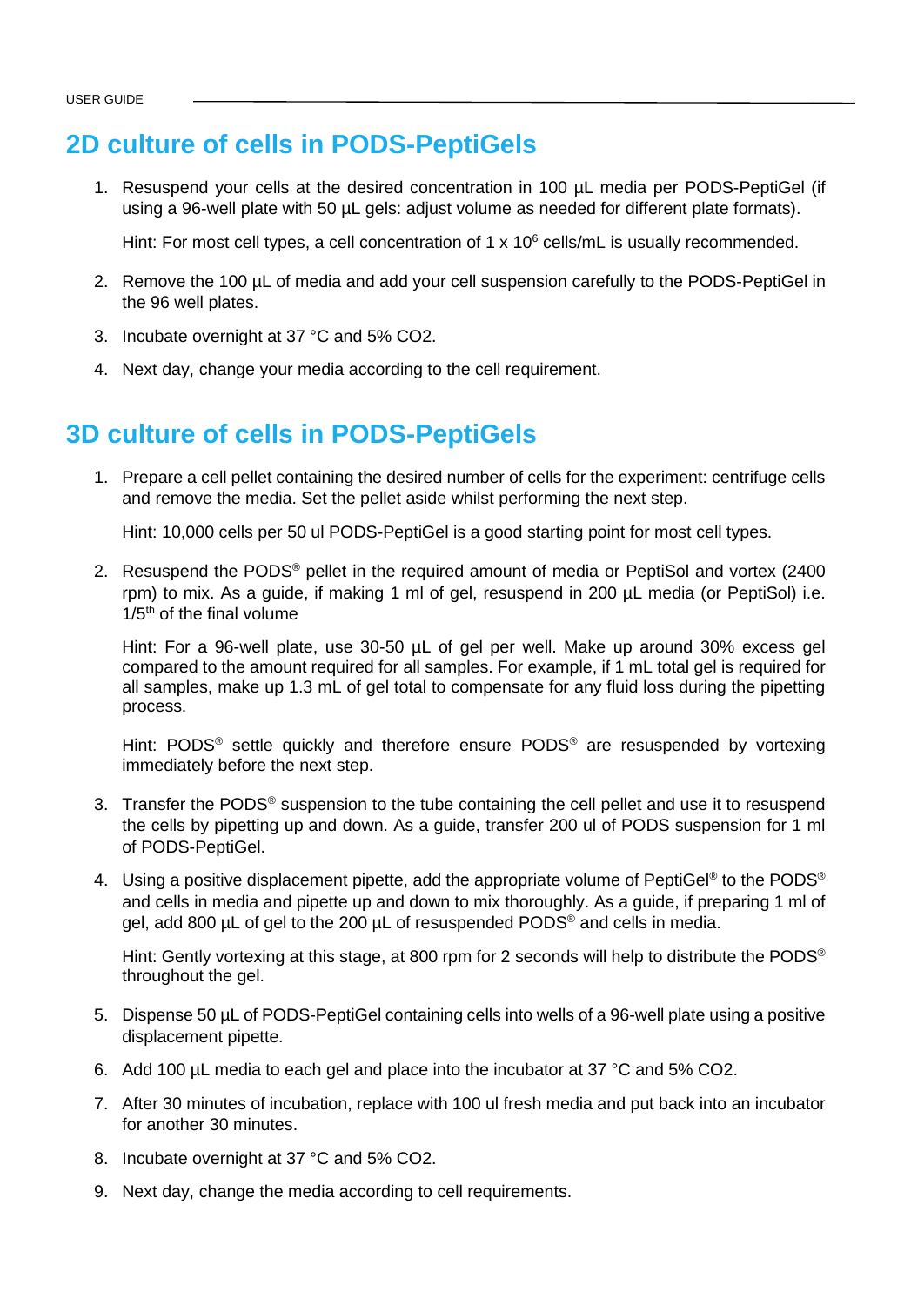### <span id="page-6-0"></span>**Purchaser Notification**

Limited warranty Cell Guidance Systems and/or its affiliate(s) warrant their products as set forth in the Terms of Sale found on the Cell Guidance Systems web site at www.cellgs.com/Pages/Terms\_and\_Conditions.html

If you have any questions, please contact Cell Guidance Systems.

This product incorporates licensed technologies. The purchase of this product conveys to the purchaser the limited, non-transferable right to use the purchased amount of the product only to perform internal research for the sole benefit of the purchaser. No right to resell this product or any of its components is conveyed. This product is for internal research purposes only and is not for use in commercial services of any kind, including, without limitation, reporting the results of purchaser's activities for a fee or other form of consideration. For information on obtaining additional rights, please contact info@cellgs.com.

CELL GUIDANCE SYSTEMS AND/OR ITS AFFILIATE(S) DISCLAIM ALL WARRANTIES WITH RESPECT TO THIS DOCUMENT, EXPRESSED OR IMPLIED, INCLUDING BUT NOT LIMITED TO THOSE OF MERCHANTABILITY, FITNESS FOR A PARTICULAR PURPOSE, OR NON-INFRINGEMENT. TO THE EXTENT ALLOWED BY LAW, IN NO EVENT SHALL CELL GUIDANCE SYSTEMS AND/OR ITS AFFILIATE(S) BE LIABLE, WHETHER IN CONTRACT, TORT, WARRANTY, OR UNDER ANY STATUTE OR ON ANY OTHER BASIS FOR SPECIAL, INCIDENTAL, INDIRECT, PUNITIVE, MULTIPLE OR CONSEQUENTIAL DAMAGES IN CONNECTION WITH OR ARISING FROM THIS DOCUMENT, INCLUDING BUT NOT LIMITED TO THE USE THEREOF.